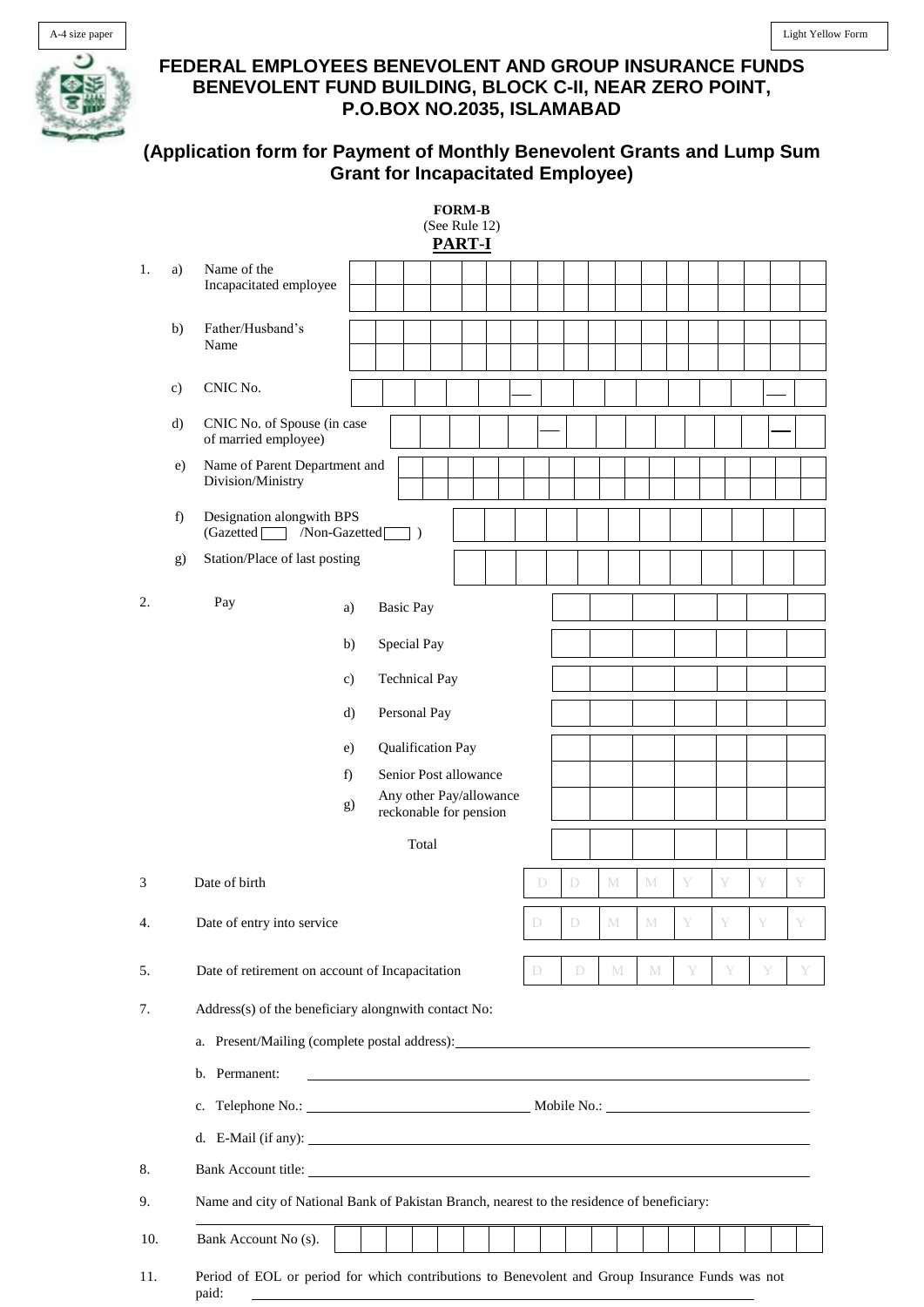### **PART-II**

### **CERTIFICATION BY THE HEAD OF DEPARTMENT.**

It is certified that:

| 1. | The | information | contained in | Part-I in | respect                             | $\overline{\text{of}}$ $\overline{\text{of}}$ | Mr./Miss/Mrs. |
|----|-----|-------------|--------------|-----------|-------------------------------------|-----------------------------------------------|---------------|
|    |     |             |              |           | is correct according to our record. |                                               |               |

2. The above named employee was neither Contingent Paid/Work Charged/Adhoc/Contract employee etc. nor a deputationist from any Provincial/local government and was a regular contributor of FEB & GI Funds. Further he/she was neither dismissed nor removed from services (in case of a deputationist from one Federal Government department to another, the case will be prepared by his/her parent department).

3. The employee retired from service on account of incapacitation with 80% disability declared by the prescribed Medical Authority under Rule 8 of FEB & GIF Rules, 1972.

**4. The particulars of nominee(s) of Benevolent Grant and sum assured etc. of deceased employee mentioned in Part-I above are correct and there is no other nominee(s) as per record of this office. In case, particulars of nominee(s) given in Part-I found incorrect at later stage by any forum, our department will be responsible for refund of sanctioned grant(s) to FEB & GIF.**

5. The above claim is prepared for the first time and has not been sent previously from his/her parent department.

6. The above named employee was not uniformed employee of Armed forces at the time of incapacitation/ retirement.

#### Dated. **Stamp and Signature Head of the office**

### **DEPARTMENTAL FORWARDING**

Forwarded to Deputy Director/Incharge, Regional Board, Federal Employees Benevolent and Group Insurance Funds, Islamabad/Karachi/Lahore.

F.No.\_\_\_\_\_\_\_\_\_\_\_\_\_\_\_\_\_\_\_ Dated.

 **Stamp and Signature Head of the Department or authorized officer not below BS-20**

### **PART-III**

Visible and Attested Photocopies on A-4 size paper of the following documents shall be submitted with this application form.

- a) **Annex "A"-** Last pay certificate/computerized pay slip duly countersigned by head of department showing personal No. allotted by the Accounts Office.
- b) **Annex "B"-** First, second and last page of service Roll/book/PPO//statement of service in case of gazetted employee.
- c) **Annex "C"-** CNIC in respect of the aforesaid incapacitated employee. (Both sides of CNIC must be copied on A-4 size paper)
- d) **Annex "D"-** Notification/office order under which name of incapacitated employee was struck off the strength from service.
- e) **Annex "E"** A copy of the Medical Board proceedings duly attested by the Head of Department. The Medical Board must comprise of three Medical Officers, one of them shall be a specialist. The Medical Board proceedings must record the case history as well as exact nature of disability (See Part IV).
- f) **Annex "F"** Nomination form of benevolent fund and group insurance.
- h) **Annex "G"** List of dependent family members i.e. wife/wives, natural son(s), father, mother, minor brothers and unmarried/divorced/widowed sisters/daughters. The list should indicate name, CNIC No. relationship, age, marital status, profession, monthly income, present mailing address and contact numbers.
- i) **Annex "H"** Envelope containing four copies of photographs duly attested in respect of the incapacitated employee bearing the name of the person on the reverse of three photos and one on the face. In case of purdah observing ladies, photographs will not be required, A certificate that she is Purdah observing lady must be attached.
- j) **Annex "I"** Four signatures/right and left thumb impressions on separate sheets (four on each sheet) of incapacitated employee duly attested by class-1 Gazetted Officer.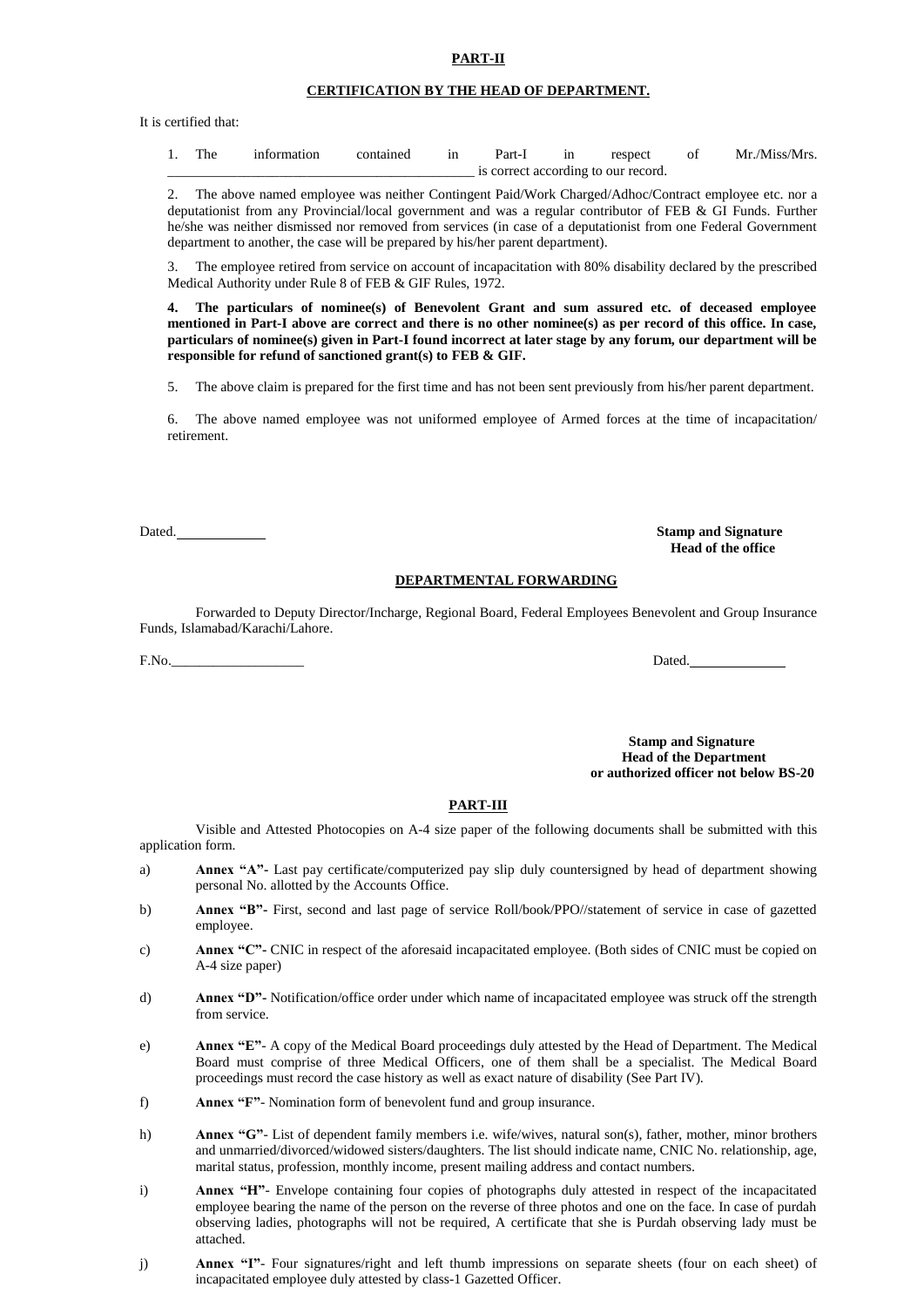# **PART IV**

## **INVALIDATION CERTIFICATE FEDERAL EMPLOYEES**

See CSR articles 442(d), (e), 443(a), (b) and (c) and 447.

- 1. Important Instructions:
	- (a) All columns must be typed.
	- (b) All columns must be filled. Those not applicable must be crossed.
	- (c) An individual shall not be considered removed from service until the Head of Department has approved proceedings of the central Medical Board constituted by Ministry of Health.
	- (d) Medical Board must comprise three members including one member as being a Specialist pertaining to the disease for the invalidation of the employee .

| Designation _________________________ | Office <u>_________________________</u>                                                     |
|---------------------------------------|---------------------------------------------------------------------------------------------|
|                                       |                                                                                             |
|                                       | Age: Per Statement/documents ___________________________________per appearance ____________ |
|                                       |                                                                                             |
|                                       |                                                                                             |

## **Head of Department of the Employee is personally responsible for accurate information of this form.**

(Left hand thumb impression/signatures duly attested)

Opinion : (A detailed statement of medical case and of the treatment adopted as per CSR 443(a). If necessary attach documents).

> Signature & Seal of Medical Specialist.